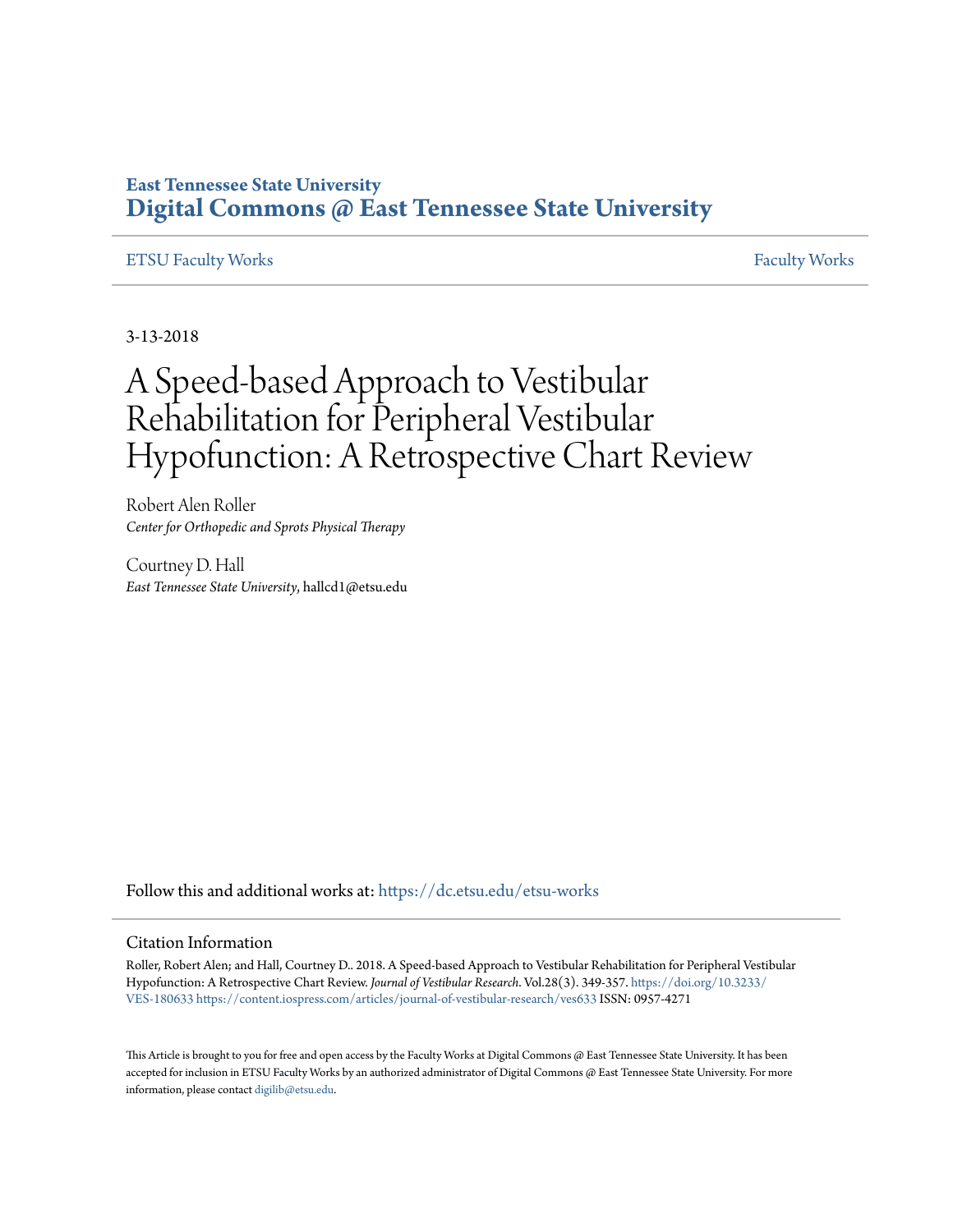## A Speed-based Approach to Vestibular Rehabilitation for Peripheral Vestibular Hypofunction: A Retrospective Chart Review

**Creative Commons License**<br> **@** 0 9

This work is licensed under a [Creative Commons Attribution-Noncommercial 4.0 License](http://creativecommons.org/licenses/by-nc/4.0/)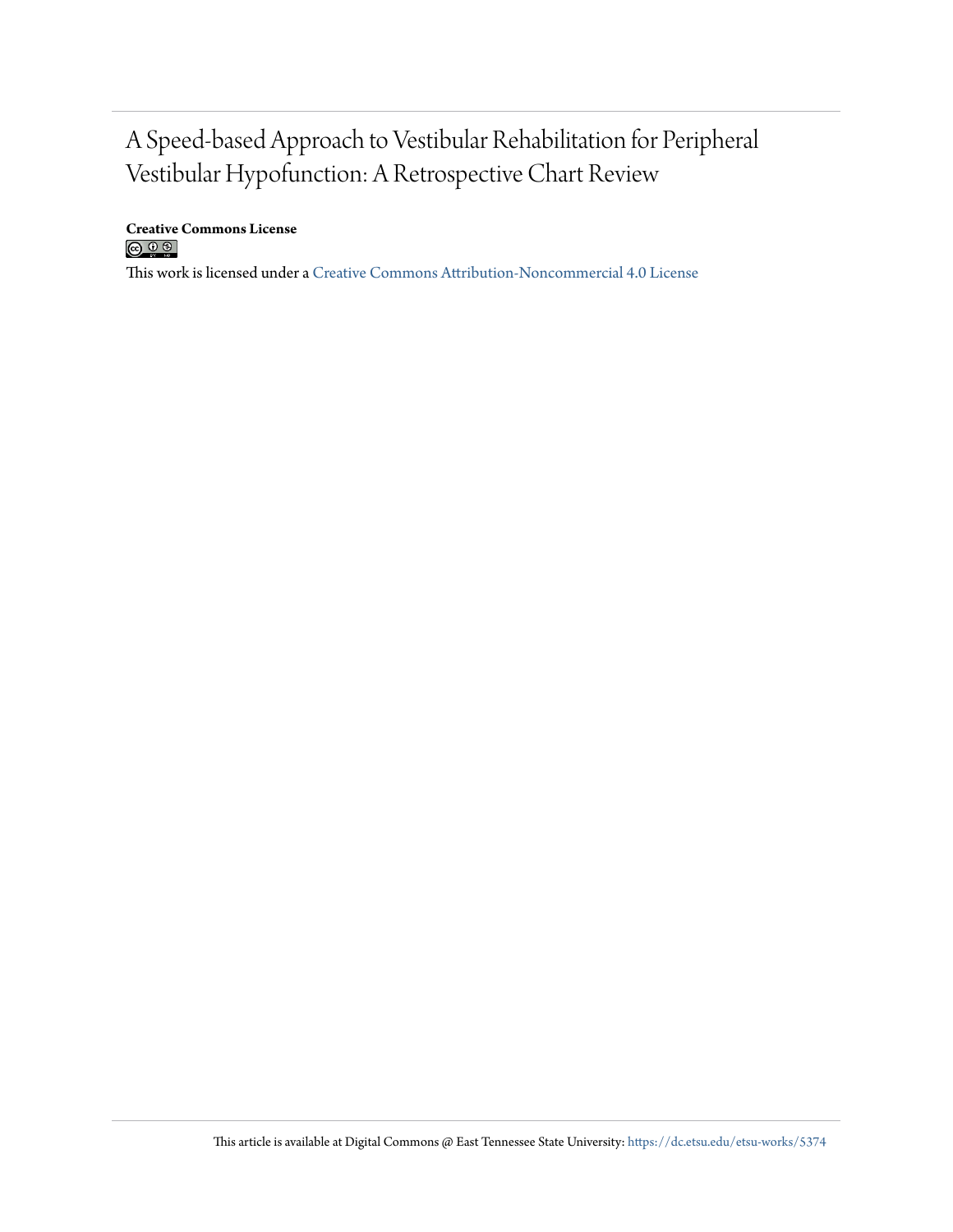# A speed-based approach to vestibular rehabilitation for peripheral vestibular hypofunction: A retrospective chart review

Robert Alan Roller<sup>a,∗</sup> and Courtney D. Hall<sup>b,c</sup>

<sup>a</sup>*Center for Orthopedic and Sports Physical Therapy, Tallahassee, FL, USA* <sup>b</sup>*James H. Quillen VA Medical Center, Mountain Home, TN, USA* <sup>c</sup>*Department of Physical Therapy, East Tennessee State University, Johnson City, TN, USA*

Received 17 April 2017 Accepted 13 March 2018

#### **Abstract**.

**BACKGROUND:** Current vestibular rehabilitation for peripheral vestibular hypofunction is an exercise-based approach that improves symptoms and function in most, but not all patients, and includes gaze stabilization exercises focused on duration of head movement. One factor that may impact rehabilitation outcomes is the speed of head movement during gaze stability exercises.

**OBJECTIVE:** Examine outcomes of modified VOR X1 exercises that emphasize a speed-based approach for gaze stabilization while omitting substitution and habituation exercises. Balance training focused on postural realignment and hip strategy performance during altered visual and somatosensory inputs.

**METHODS:** A retrospective chart review of 159 patients with vestibular deficits was performed and five outcome measures were analyzed.

**RESULTS:** All outcomes – self-report dizziness and balance function, dynamic gait index, modified clinical test of sensory interaction and balance, and clinical dynamic visual acuity improved significantly and approached or achieved normal scores. **CONCLUSIONS:** The combination of modified VOR X1 gaze stability exercises, wherein patients achieved high-velocity head movement (240°/s) during short exercise bouts, with "forced use" gait and balance exercises for postural realignment and hip strategy recruitment, achieved 93–99% of normal scores for all five outcomes. These results compare favorably to the outcomes for current VR techniques and warrant further investigation.

Keywords: Vestibular rehabilitation, peripheral vestibular hypofunction, outcomes

#### **1. Introduction**

Current vestibular rehabilitation (VR) for peripheral vestibular hypofunction is an exercise-based approach that typically includes a combination of four different exercise elements: 1) gaze stabilization exercises; 2) habituation exercises as needed based on symptoms; 3) balance and gait training; and 4)

endurance and strength exercises. Studies suggest that vestibular rehabilitation improves symptoms and function in most but not all patients [4, 6, 8, 17]. As many as 75–88% (depending on the outcome measure) of patients with unilateral vestibular hypofunction experience meaningful improvements following VR [7].

Gaze stability exercises involve head motion while maintaining focus on a target and were developed based on the concepts of vestibulo-ocular reflex (VOR) adaptation and substitution. The VOR has been shown to be modifiable and retinal slip has

<sup>∗</sup>Corresponding author: Robert Alan Roller, PT, 2615 Centennial Blvd, Suite 101, Tallahassee, FL 32308, USA. Tel.: +1 850 656 1837; E-mail: [robert.roller@IMCPT.com](mailto:robert.roller@IMCPT.com).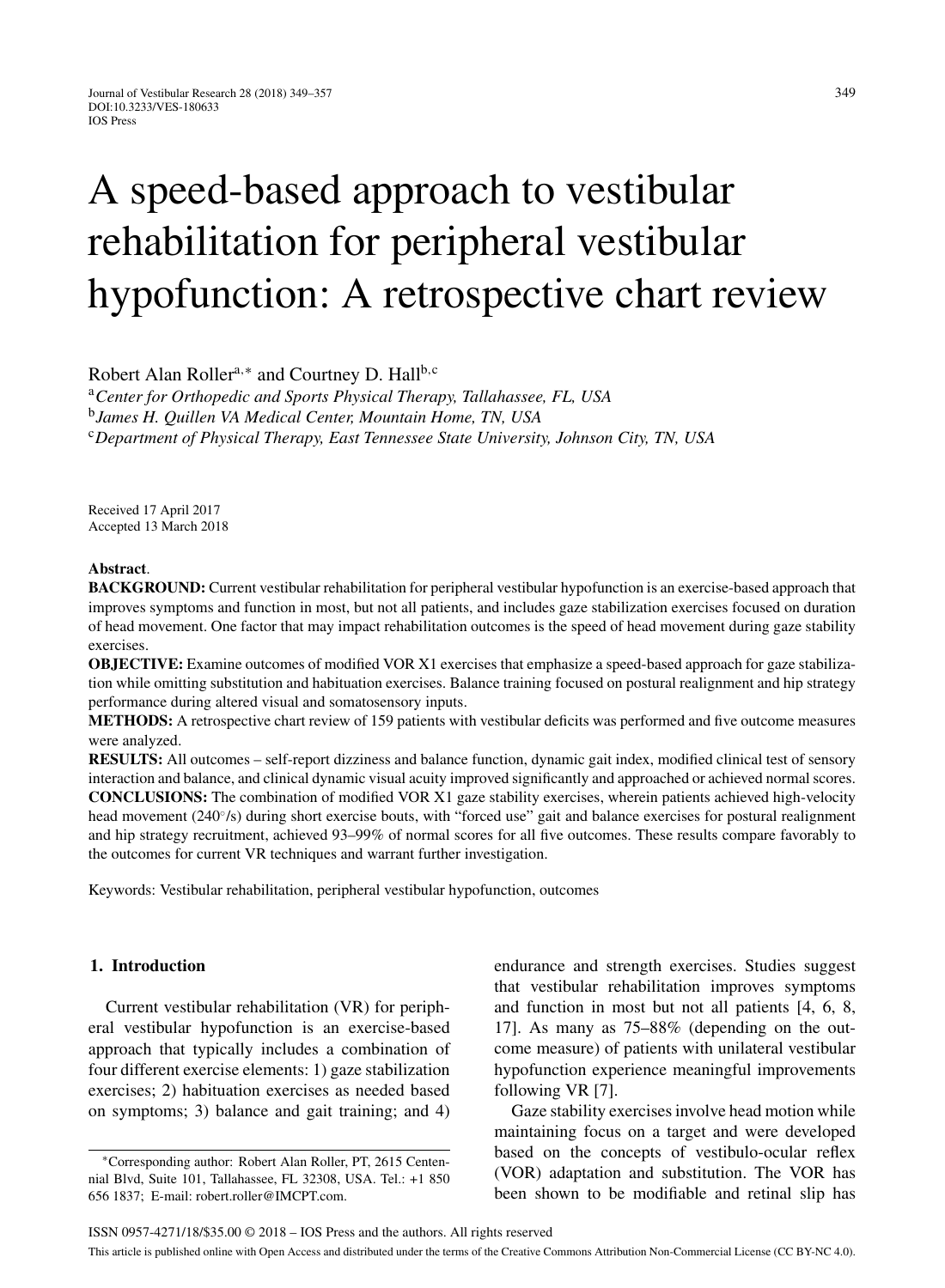been identified as the primary error signal that drives VOR adaptation [15]. Gaze stability exercises based on vestibular adaptation involve head movement while maintaining focus on a target; whereas, gaze stability exercises based on vestibular substitution were developed to promote alternative strategies (e.g., smooth-pursuit eye movements or central preprogramming of eye movements) to substitute for missing vestibular function. Treatment progression for gaze stabilization exercises involves a number of exercise parameters including duration, speed, background distraction, patient position, distance to target, target size and movement, as well as daily frequency of the exercises. Very little research has directly examined the influence of different exercise parameters on rehabilitation outcomes. One study compared speed of head movement (slow head movement at 0.04 Hz versus rapid head movement at 1-2 Hz) while performing gaze stability exercises and found similar reduction of symptom intensity and perceived disability in both groups [3]. Another study found similar rehabilitation outcomes for gaze stability exercises (rapid head movements while focusing on a visual target for 1-2-minute duration) compared to habituation exercises (rapid head movements to provoke symptoms without a target for 3 sets of 5 cycles) [2]. Both studies have limitations (lack of baseline equivalence between groups and small sample size) that preclude determination of an optimal exercise approach.

A primary emphasis for vestibular exercise performance has been on duration with a goal of achieving 120 seconds of duration of continuous head movement [9]. Current clinical practice guidelines suggest that at least 12 minutes/day of gaze stability exercises are needed for rehabilitation of peripheral vestibular hypofunction in the acute/sub-acute stage and 20 minutes/day in the chronic stage [5]. There is no specific guidance for speed of head movement; although, it is considered an important exercise progression for the patient to increase the speed of head movements in order to challenge the central nervous system and improve the effectiveness of the exercise [9]. Unlike duration, the speed performance parameter is not easily measured and instructions are general ("move the head as quickly as possible as long as the target remains in focus") with no specific speed goal (e.g.,  $240°/s$ ). Thus, it is not clear that patients actually train at higher velocities, especially velocities that necessitate vestibular input for maintaining gaze stability during daily activities. It may be that the focus on duration versus speed underlies the lack of improvement in some patients and that patients who partially improve might have even greater improvement, with a speed-based approach. Additionally, the combination of gaze stability exercises with background distraction, different postural challenges (standing or even walking) and target movements (often referred to as VOR X2) may add unnecessary complexity and difficulty that detract from optimal performance of gaze stability exercises.

The primary purpose of this study was to examine the efficacy of a modified approach to vestibular rehabilitation, which focuses on the attainment of a specific speed of head movement for gaze stabilization exercises and modifies the gaze stability exercises by eliminating additional challenges (e.g., moving target, distracting backgrounds or stance with altered foot positions). Only adaptation exercises (often referred to as VOR X1) were included without any substitution or habituation exercises. A secondary purpose was to evaluate the efficacy of targeted gait and balance exercises to restore vestibulo-spinal reflex (VSR) responses and realign a distorted internal model of verticality through neuromuscular re-education and motor learning principles applied to VR. The combination of these two approaches resulted in patients with peripheral vestibular hypofunction, returning to normal functioning for gait, balance and gaze stabilization.

#### **2. Methods**

#### *2.1. Participants*

A retrospective chart review was performed and included 159 patients who were referred for vestibular or balance rehabilitation to an outpatient physical therapy clinic between October 2013 and February 2015. Inclusion criteria included: completion of an individualized physical therapy program and availability of initial and discharge assessments of gait and balance, dynamic visual acuity (DVA), symptom intensity, and functional level. Exclusion criteria included: progressive neurologic pathology, such as severe Parkinson's disease or multiple sclerosis, and severe stroke or moderate to severe open or closed head injury. East Tennessee State University's Institutional Review Board approved a waiver of consent.

Most patients were referred directly by their primary care physician, orthopedic physical therapist, or by self-referral; thus, very few patients underwent caloric videonystagmography (VNG) testing (three of the 159) prior to initial physical therapy (PT)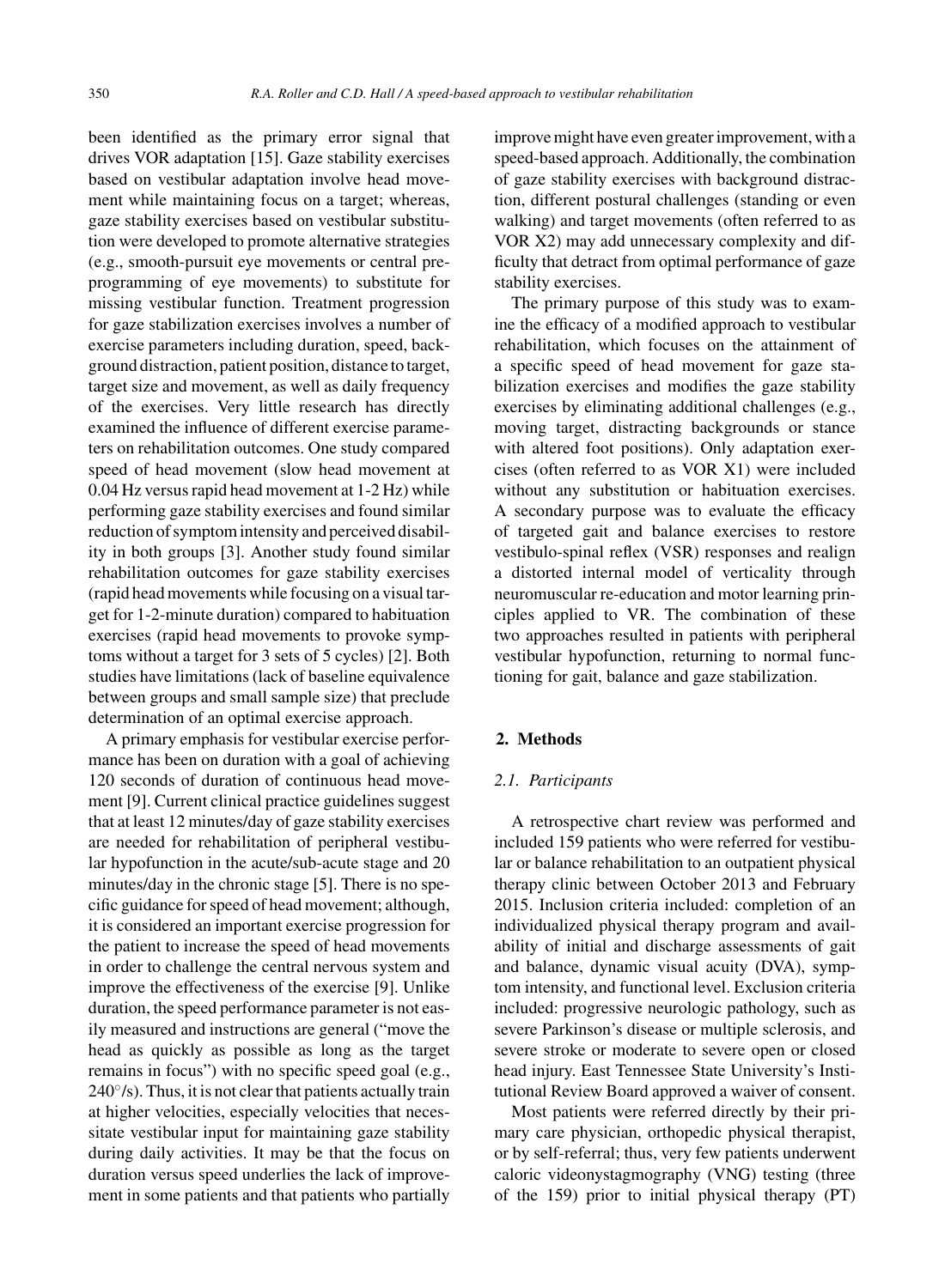assessment. The peripheral vestibular hypofunction (PVH) diagnosis was based on clinical assessment by the treating therapist (RAR), who successfully completed all four courses of the APTA co-sponsored vestibular competency-based series between 2007 and 2012. The diagnosis of PVH was determined by a combination of case history, positive head thrust test (HTT) and abnormal clinical DVA test (cDVA). Patients with a negative HTT were excluded from the study.

#### *2.2. Outcome measures*

Patients were asked to rate their level of function with balance from 0–100% (0 indicating loss of all balance function with gait and activities of daily living and 100 indicating completely able to perform all balance and activities of daily living tasks safely and independently, normal for their age and activity level). Patients also rated their generalized level of dizziness with activities of daily living and gait using a verbal analog scale from 0–10 (with 0 indicating no dizziness at all and 10 indicating severe dizziness that might precipitate an ER visit). Dizziness was defined for each patient as an internal, subjective feeling of 'lightheadedness', 'swimmy-headedness', or 'wooziness' and differentiated from disequilibrium (a sense of being off balance or unsteady).

The modified Clinical Test for Sensory Interaction and Balance (mCTSIB) to assess postural control under different sensory conditions was performed using an Airex Balance Pad [1]. A single trial of each of the four conditions (eyes open and closed on firm and foam surfaces) was timed for a maximum of 30 s and the total time (sum of each condition for a maximum possible score of 120 s) was used for statistical analyses.

The Dynamic Gait Index (DGI) was performed as a measure of postural stability during various walking tasks including change in speed, head turns, walking over/around obstacles, and climbing stairs. The DGI has excellent inter-rater and test-retest reliability  $(r=0.96)$  and a score less than 20 out of a maximum of 24 indicates fall risk [16].

Clinical DVA was performed with a 60◦ total arc of horizontal active assist head rotations at a metronome-paced 120 bpm (2 Hz) using an Early Treatment Diabetic Retinopathy Study (ETDRS) chart at 10 feet. To ensure proper arc of movement, a paper "bib guide" with 30◦ degrees of rotation marked off on each side was used to teach the exercises and sent home as a guide as appropriate. The cDVA test

has good validity in identifying vestibular deficits [12] and excellent reliability [13].

#### *2.3. Intervention*

#### *2.3.1. Gaze stabilization exercises*

Gaze stability exercises were started with a stable target and horizontal and vertical head rotation with the patient seated 3–5 ft. from an eye level, foveal target. The initial target head speed was set such that the level of symptoms and/or perceived effort was mild to moderate and patients could tolerate the exercises 3–5x/day. The treating therapist (RAR) stressed that the exercise should be completed successfully; defined as the ability to maintain target head speed, range of motion and fixation on the target. Quality of exercise performance was stressed over quantity. Finally, the target speed was quantified and paced using a metronome. A metronome was loaned to the patient as needed. The patient was instructed to perform each gaze stability exercise (horizontal/vertical) for 10 cycles (duration of 6–20 seconds). A typical starting speed was 24–48 beats per minute (bpm; 48–96◦/s), but ranged from 20–72 bpm (40–144◦/s). A 60-degree arc of movement (30◦ in each direction from midline) was taught and adherence to that range of motion was emphasized. Patients were instructed to start the motion, and keep the beat in the direction of the vestibular hypofunction; e.g., for a right PVH, the patient started with head rotation of 30 degrees to the right at the first beat and then head rotation leftward to 30◦ past midline to the left and return to 30◦ past midline to the right on each successive beat. This is to emphasize the underperforming side and is important to the success of the exercises. Without this emphasis, many patients avoid the side of hypofunction and preferentially rotate more to the normal side and limit rotation to the side of hypofunction. Active assistance was provided until patients were able to correctly perform the movement independently. A 'Z' with a small dot in the center was used as a foveal target and placed on a mirror to provide peripheral visual feedback. Patients performed 6 sets of 10 cycles with at least 10 seconds of rest in between each set (concussion and migraine patients were encouraged to increase the duration of rest from 10 to 30 seconds as needed). This exercise was performed both horizontally and vertically and lasted 5–7 minutes. Patients were instructed to perform 3–5 sessions daily with at least 2 hours between each session.

Patients returned for follow-up within a few days to ensure correct performance. Any errors of technique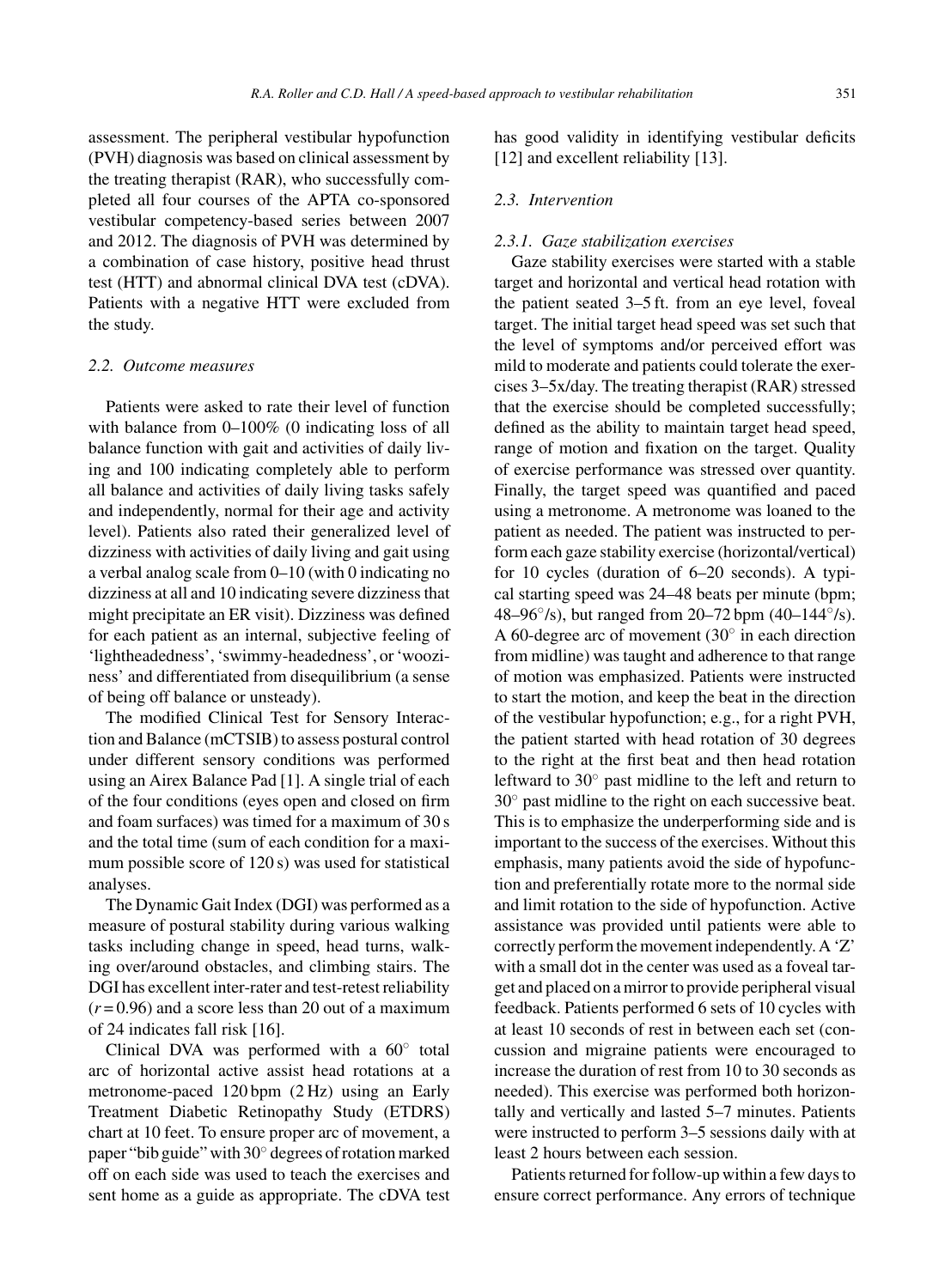were corrected and again the quality of the exercise was emphasized over the quantity. Patients with excessive symptoms were taught to "fixate" on the Z target between cycles of head motion and to take longer rests. After successfully completing the correct exercise technique, patients were taught to increase the speed of head motion every 2–4 days based on their level of symptoms and perceived difficulty of the exercise. Patients were instructed not to exceed a level of mild to moderate dizziness and perceived difficulty and to increase their speed by 2–6 bpm when there was a noticeable improvement in symptoms and/or perceived difficulty. Patients were strongly encouraged to achieve proper head movement speeds and range of motion at the goal speed of 120 bpm to achieve 240<sup>°</sup>/s head rotation both horizontally and vertically. Caregiver assistance was encouraged for patients with cognitive or coordination issues.

Patients who achieved 120 bpm for 6 sets of 10 cycles, but continued to have symptoms (e.g., Migraineurs or patients with severe concussion) were instructed to progressively increase the cycles of head movement from 10 to 60 cycles and reduce the sets from 6 to 3, 2 or 1, all at a speed of 120 bpm (known as "The Migraine Protocol"). Although it was very rare for a patient to have a prior diagnosis of Vestibular Migraine, any patient who had a history of migraines also was determined clinically to have peripheral vestibular hypofunction; thus, all the patients in this chart review have peripheral vestibular dysfunction with some having migraine or concussion as comorbidities.

This Migraine Protocol was developed by RAR when patients with migraine reached 120 bpm with their X1 exercises and were still not symptomfree—even though they were significantly improved. An unpublished study on clinical rotary chair found that patients with migraine had 50–120% longer duration of 'after-nystagmus' (when spun at 180◦/sec for 2 minutes and then stopped and observed while wearing infrared goggles) than those without migraine. This finding was interpreted to mean that Migraineurs need longer to process vestibular stimuli before returning to homeostasis. The intent of the Migraine Protocol was to increase the duration of the X1 exercise at 120 bpm to give the additional processing time, but to keep the overall workload the same. Most patients with migraine were vestibular symptom-free upon completing this modified approach, and many were also significantly improved with their migraine episodes, some reportedly using the protocol exercises to successfully abort or prevent migraine episodes. This protocol was also used with some patients with severe concussion with similar benefits. Further research is needed to establish this modified speed-based VR approach as a viable alternative treatment for some Migraineurs.

#### *2.3.2. Balance and gait training*

Patients were started on VSR training after demonstrating they could consistently do the gaze stability exercise correctly and were progressing to a faster speed, usually the 2nd or 3rd visit. Many vestibular patients have postural malalignment due to a distorted internal model of verticality. Frequently, their center of gravity was aligned over their heels and to these patients, normal postural alignment "doesn't feel right" and they perceived they were "going to fall forward". Patients were educated regarding proper alignment of the center of gravity (COG) over the base of support and were often photographed at this time as visual feedback was very helpful for patients to recognize and start correcting this problem. Initially this postural alignment exercise ('Default Posture') was repeated 5–10 times, 3 x/day, but patients were instructed to practice proper alignment throughout the day; in other words, they should always 'default' to this standard posture.

Once a patient was able to achieve the Default Posture on non-compliant surfaces, they were introduced to compliant surfaces with vision and then progressed to no vision. In the more challenging situation, sway was increased and the patient was 'forced to use' the vestibular responses to sense the sway and respond appropriately with a hip strategy as needed. Progression involved adding slow head turns (horizontal and vertical) with eyes closed and then narrowing the base of support. Ultimately, patients were able to perform hip strategy movements correctly (i.e. with both proper timing and scaling) in this challenging condition without loss of balance. The final stage of balance training was to navigate curbs, steps, and unlevel surfaces, including grassy hills, independently without an assistive device or railing, emphasizing head movements and practicing a slight forward torso lean by bending at the hips when facing those balance challenges.

#### *2.4. Data analysis*

Data were summarized using descriptive statistics. To determine the effect of modified vestibular rehabilitation on the outcome measures (dizziness intensity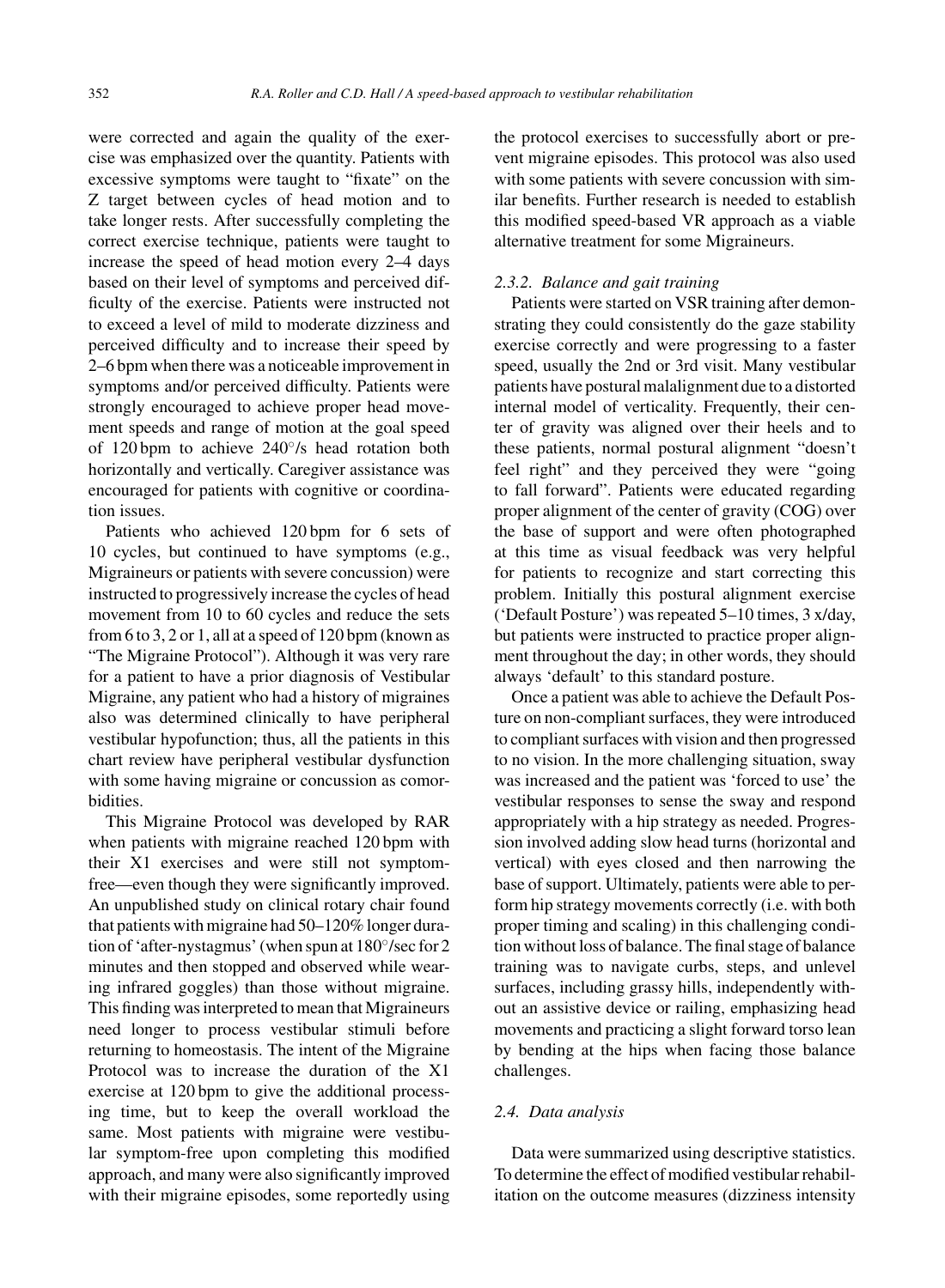based on verbal analog scale, self-report balance function, DGI, mCTSIB, cDVA) Wilcoxon Signed Rank Test for related samples was performed because the data did not meet the assumption of normal distribution. Alpha level was set at 0.01 to control for multiple comparisons. To determine the impact of age on outcomes, patients were classified into one of three age groups: younger adults (YA; age  $\leq$  40 years), middle aged adults (MA; age 41–60 years), or older adults (OA; age > 60 years). The outcome measures (dizziness intensity, function, mCTSIB, DGI, and cDVA) were the variables of interest. Nonparametric univariate testing (Kruskal-Wallis) was performed to determine the impact of age on number of physical therapy visits. Repeated measures (RM) analyses of variance (ANOVA) were performed to identify significant interactions with time (baseline and discharge measures) as the repeated (within subjects) factor and age group (YA, MA, OA) as the betweensubjects factor. Alpha level was set at 0.01 for the univariate and RM ANOVA analyses to control for multiple comparisons. Significant univariate or RM ANOVA findings were followed up with appropriate nonparametric univariate statistics, Kruskal-Wallis or Mann-Whitney U tests, for independent samples  $(alpha < 0.05)$ .

#### **3. Results**

#### *3.1. Participant characteristics*

Baseline characteristics of 159 patients are presented in Table 1. The mean age (SD) of patients was 59.7 (24.0) years (range: 13–96 years) with 65% females. On average, patients completed 7.8 physical therapy visits (range:  $2-29$ ) in 60.0 (37.8) days (range: 13–305).

Diagnosis of PVH was determined by a combination of case history, positive HTT and abnormal cDVA. The HTT was performed in accordance with Schubert and colleagues [14]. By ensuring that the

| Table 1<br>Patient demographics |                 |            |  |  |  |  |  |
|---------------------------------|-----------------|------------|--|--|--|--|--|
|                                 |                 |            |  |  |  |  |  |
| Age (years)                     | $59.7 \pm 24.0$ | $13 - 96$  |  |  |  |  |  |
| Gender $(n; \%)$                |                 |            |  |  |  |  |  |
| Female                          | 104(65%)        |            |  |  |  |  |  |
| Male                            | 55 (35%)        |            |  |  |  |  |  |
| Number PT visits (n)            | $7.8 + 4.6$     | $2 - 29$   |  |  |  |  |  |
| Duration PT days (n)            | 60.0(37.8)      | $13 - 305$ |  |  |  |  |  |

patient's head was flexed 30° and the thrust was performed with unpredictable timing and direction the sensitivity for UVH is 71% and BVH is 84% and specificity is 82% and the positive predictive value (PPV) for UVH is 87% [14]. The cDVA test does not have age-adjusted norms; however, studies have shown a significant age-related decline in the VOR and computerized DVA [10, 11]. We defined cDVA scores as abnormal based on age in an attempt to more accurately reflect the impact of age on DVA. The cDVA difference score (between static and dynamic conditions) was defined as abnormal as follows: (1) a 3-line or greater difference for ages 49 years and younger; (2) a 4-line or greater difference for ages 50–74 years; and (3) a 5-line or greater difference for ages 75 years and older. Based on this definition, 141 of 153 (92.2%) patients who were able to be tested had an abnormal cDVA initially. Six patients were unable to be tested for various reasons (e.g., pain or exacerbating symptoms). Based on the HTT and cDVA test, (300 positives for 312 chances) results were 96.2% positive for UVH.

The mechanism of injury was frequently concussion in the younger patients and for the older patients, viral infection and, to a lesser degree, trauma. The type of trauma varied, but motor vehicle accidents, sports injuries and falls were the most common forms of trauma, often occurring months or years in the past. The percentage of patients arriving with a diagnosis of concussion was 19.5% (31/159).

Rarely, a patient was seen in the acute phase of peripheral vestibular hypofunction, concussion, or during an active migraine episode. These acute patients were very vertiginous and symptomatic at the time; and so were instructed to return for evaluation and treatment in a few weeks, and were not included in data collection until that time. Thus, all patients were in a sub-acute or chronic stage of PVH for initial evaluation and treatment.

#### *3.2. Effect of speed-based vestibular rehabilitation*

At discharge, there was a significant effect of modified VR on all five outcome measures  $(p < 0.001)$ : self-report intensity of dizziness and of percentage balance function, DGI, mCTSIB and cDVA (Table 2). At discharge, all outcome measures approached normal scores; i.e., almost a complete relief of dizziness complaints, virtually all patients who initially scored at high risk for falls reduced to low fall risk, and nearly every patient (126/136) who scored abnormally on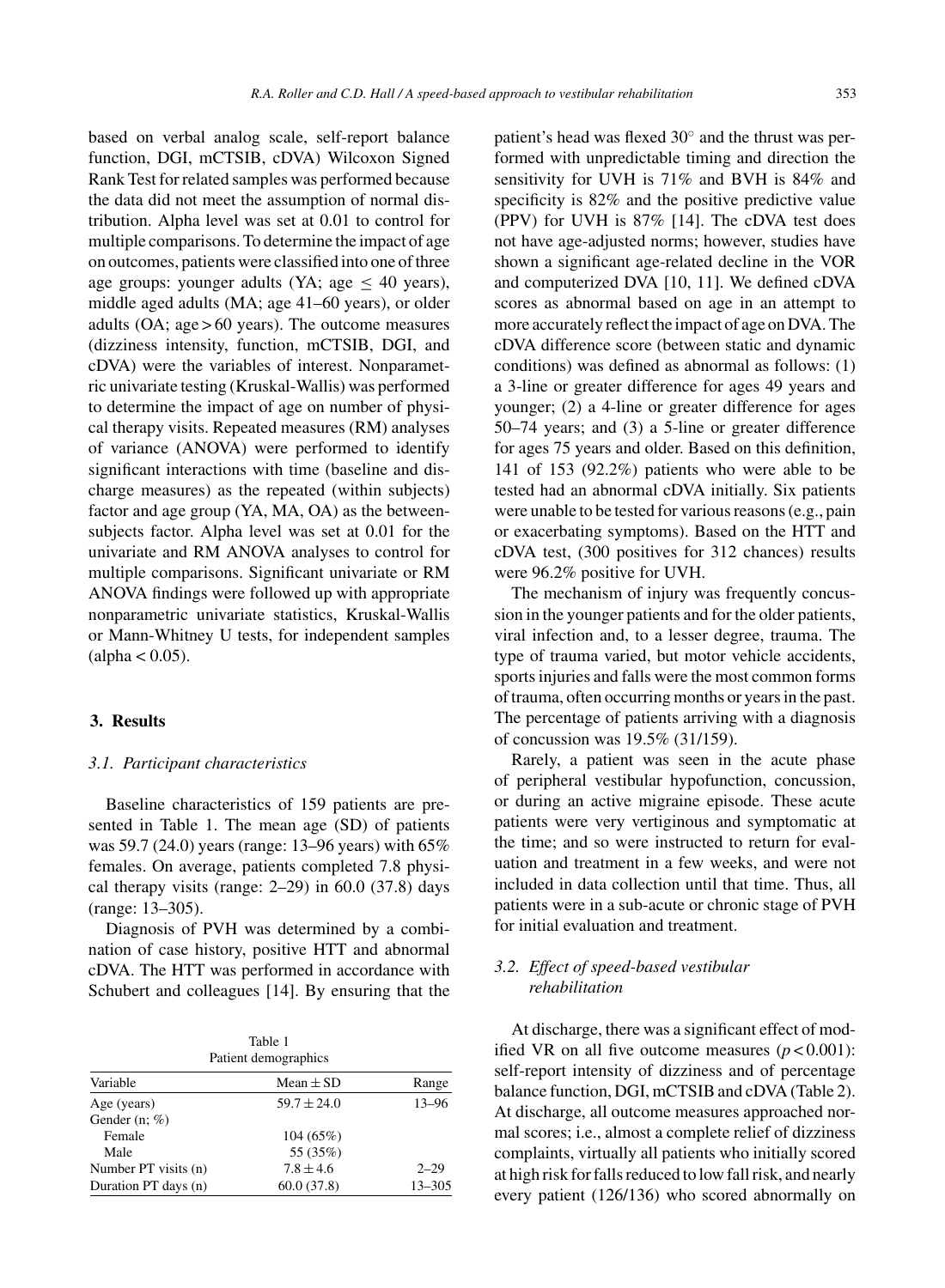| Initial and discharge values (fileall (3D) for outcome incastries |             |                |                |            |                    |            |              |             |  |
|-------------------------------------------------------------------|-------------|----------------|----------------|------------|--------------------|------------|--------------|-------------|--|
| Outcome                                                           | All         |                | Younger Adults |            | Middle-aged Adults |            | Older Adults |             |  |
| $(n=159)$<br>measure                                              |             |                | $(n=39)$       |            | $(n=23)$           |            | $(n=97)$     |             |  |
|                                                                   | Baseline    | Discharge      | Baseline       | Discharge  | Baseline           | Discharge  | Baseline     | Discharge   |  |
| Dizziness $(10)$                                                  | 4.8(2.5)    | $0.2(1.0)^*$   | 5.4(2.0)       | 0.1(0.4)   | 5.5(2.2)           | 0.1(0.3)   | 4.4(2.7)     | 0.3(1.2)    |  |
| Function $(\% )$                                                  | 55.4 (22.7) | $95.2(8.9)^*$  | 62.4(20.1)     | 98.8(2.4)  | 51.3(24.3)         | 97.8(5.5)  | 53.5(23.0)   | 93.1(10.5)  |  |
| DGI (1/24)                                                        | 16.6(5.7)   | $23.2(2.0)^*$  | 21.7(1.9)      | 24.0(0.0)  | 17.4(5.4)          | 23.9(0.5)  | 14.3(5.4)    | 22.7(2.5)   |  |
| mCTSIB(s)                                                         | 89.8 (25.0) | $118.9(4.4)^*$ | 105.8(11.5)    | 120.0(0.0) | 89.1 (22.9)        | 120.0(0.0) | 83.7 (26.8)  | 118.2 (5.5) |  |
| cDVA (lines difference)                                           | 6.6(2.3)    | $2.3(1.0)^*$   | 5.7(2.0)       | 1.9(0.4)   | 6.9(2.7)           | 2.2(0.9)   | 6.8(2.3)     | 2.5(1.1)    |  |

Table 2<br> $\frac{2}{\pi}$ Initial and discharge values

DGI: Dynamic Gait Index; mCTSIB: modified Clinical Test of Sensory Interaction and Balance; cDVA: clinical Dynamic Visual Acuity. ∗Pre- and post-differences for all subjects were examined using Wilcoxon Signed Rank Test (*p* < 0.001).

the age-adjusted cDVA at evaluation returned to within normal limits at discharge. Five patients could not be tested on the cDVA at discharge.

#### *3.3. Effect of age on rehabilitation outcomes*

The number of physical therapy visits was significantly different among the three age groups (*p* < 0.001). *Post-hoc* testing determined that OA received more visits (mean = 8.6 visits) than YA (mean = 5.3 visits;  $p < 0.001$ ). There was no difference between YA and MA (mean  $= 8.6$  visits;  $p > 0.05$  or MA and OA in number of visits ( $p > 0.05$ ).

There was a significant interaction between time and age group for intensity of dizziness symptoms  $(p=0.005)$ . *Post-hoc* testing revealed that each age group (YA, MA, and OA) improved significantly from baseline to discharge  $(p < 0.001)$ . Additionally, the intensity of dizziness was significantly different among the age groups at baseline  $(p=0.018)$ , but not at discharge  $(p > 0.05)$ . Specifically, on initial evaluation both YA and MA had significantly greater symptoms of dizziness than OA  $(p=0.016)$ and  $p = 0.046$ , respectively), but MA and YA had similar symptom intensity  $(p > 0.05)$ ; indicating that YA and MA improved to a greater extent than OA.

The interaction of time and age group for perceived function was not significant  $(p > 0.01)$ ; however, the main effect of time  $(p<0.001)$  was significant  $(p=0.004)$ . *Post-hoc* testing revealed that each age group (YA, MA, and OA) improved significantly from baseline to discharge  $(p < 0.001)$ .

There was a significant interaction between time and age group for mCTSIB (*p* < 0.001). *Post-hoc* testing revealed that each age group (YA, MA, and OA) improved significantly from baseline to discharge  $(p < 0.001)$ . Additionally, baseline and discharge mCTSIB scores were significantly different among the age groups  $(p < 0.001$  and  $p = 0.034$ , respectively). At baseline, YA scored significantly higher than MA and OA ( $p = 0.002$ ,  $p < 0.001$ , respectively) and at discharge YA scored significantly higher than OA  $(p=0.037)$ , but MA and OA were not significantly different at baseline or discharge  $(p > 0.05)$ .

There was a significant interaction between time and age group for DGI (*p* < 0.001). *Post-hoc* testing revealed that each age group (YA, MA, and OA) improved significantly from baseline to discharge  $(p<0.001)$ . Additionally, DGI scores were significantly different among the age groups at both baseline and discharge  $(p < 0.001)$ . At baseline, DGI scores for YA were significantly higher than MA  $(p < 0.001)$ and OA  $(p < 0.001)$  and DGI scores for MA were significantly higher than OA  $(p=0.009)$ . At discharge, DGI scores for YA were significantly higher than OA  $(p<0.001)$ , DGI scores for MA were significantly higher than OA  $(p > 0.015)$ , but DGI scores were not different between YA and MA  $(p > 0.05)$ .

The interaction of time and age group for cDVA was not significant  $(p > 0.01)$ ; however, the main effects of time  $(p < 0.001)$  and age group were significant (*p* = 0.004). *Post-hoc* testing revealed that each age group (YA, MA, and OA) improved significantly from baseline to discharge  $(p < 0.001)$ . Additionally, cDVA was not significantly different between YA and MA or MA and OA at either baseline or discharge  $(p > 0.05)$ . Clinical DVA was significantly better (i.e., fewer lines of difference) in YA than OA at both baseline and discharge ( $p = 0.003$  and  $p = 0.001$ , respectively).

#### **4. Discussion**

This retrospective chart review demonstrated that a modified, speed-based approach to VR was effective in patients with dizziness and disequilibrium due to peripheral vestibular hypofunction. In this modified approach, only VOR X1 adaptation exercises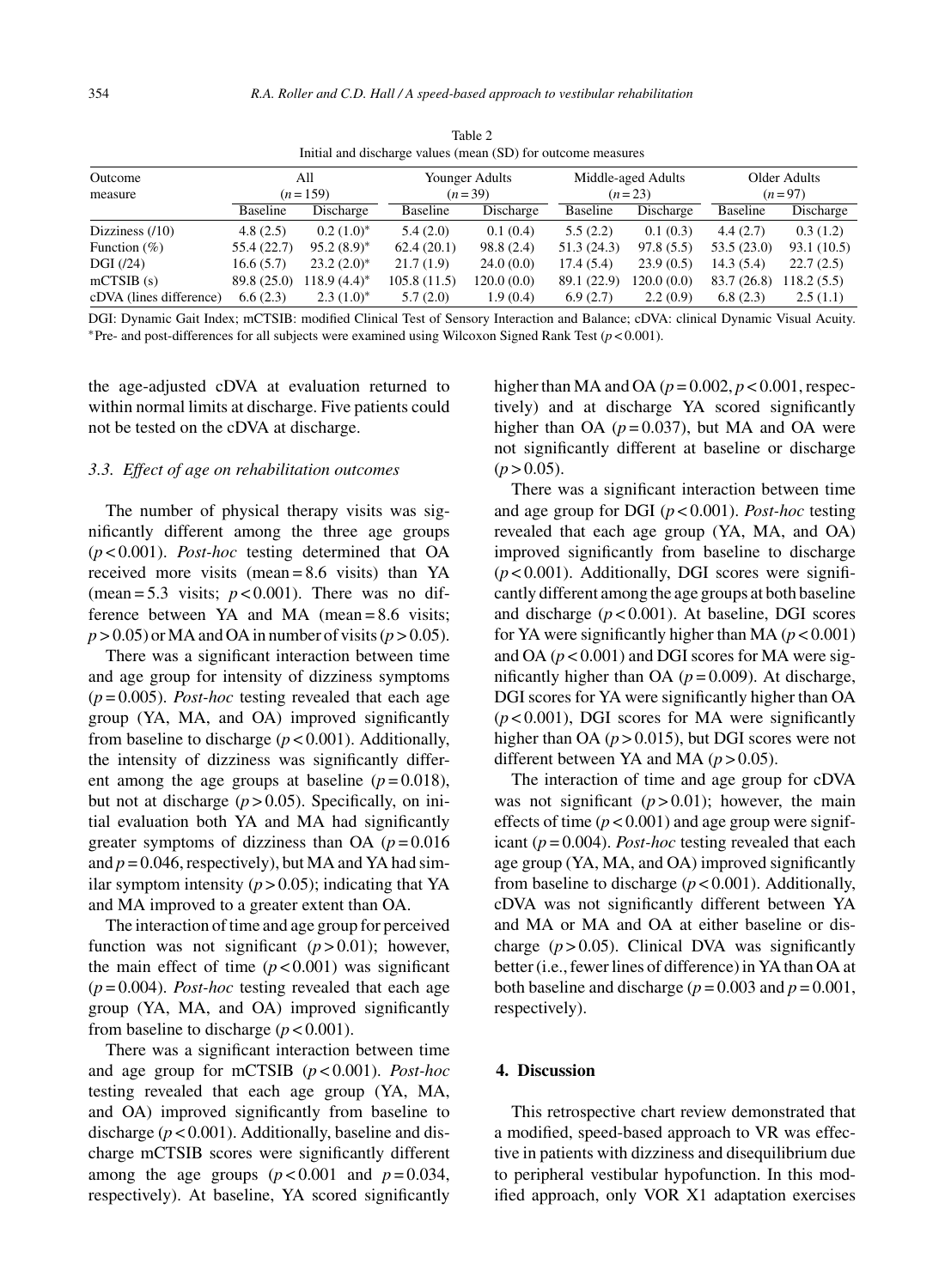were included; substitution and habituation exercises were omitted. As is typical in clinical practice, some patients did not return for follow-up testing; however, patients who finished therapy were relatively free of symptoms and had greatly improved balance at discharge. Complaints of increased dizziness are common with the performance of gaze stability exercises. However, by correcting poor technique, and emphasizing fixation and proper rest between sets, most patients were able to control symptoms and continue with the exercises. Additionally, patients of all ages benefitted.

This modified speed-based approach is consistent with the motor learning principles for practice conditions including task specificity, forced use, and exclusivity. Task specificity refers to training the system under conditions needed for normal function, which for gaze stability include adequate head movement speed, range of motion and accuracy of gaze. For example, many daily tasks require gaze stability during rapid head movements (e.g., driving or looking both directions before crossing the street) at frequencies up to 10 Hz. This modified approach to VR used  $120$  bpm  $(240°/s)$  as the goal for VOR function, (and nearly every patient was specifically trained at that speed), because that speed is commonly used in vestibular testing as the standard for 'normal' function. Standard VR does not have a specific speed goal, such as 240°/s; thus, patients may not ultimately perform the gaze stability exercises with such rapid head movements.

The second aspect incorporated into the practice setting was the "forced use paradigm", a concept used extensively in stroke rehabilitation. For example, when patients stand on a compliant surface with the eyes closed, the sensory feedback from the somatosensory and visual systems is greatly reduced or eliminated (constrained) and the patient is forced (induced) to rely mainly on vestibular inputs to maintain balance.

Exclusivity in this context refers to concentrating on a particular task without distractions or extraneous tasks, which is important in the early stages of motor learning. It is likely that performing the gaze stability exercise with the additional task of maintaining balance under challenging conditions may result in the primary goal of VOR adaptation being compromised. Thus, in this speed-based approach to VR the gaze stability exercises were performed in sitting only, without background distractors, and without the VOR X2 exercise (head and target moving in opposite directions).

This speed-based approach has the goal of attaining higher speeds of head rotation during training and so limits the duration of continuous head movement; although, the total dose is quite similar to standard VR and meets the recommendations of the clinical practice guidelines for vestibular rehabilitation [5]. Shorter bouts ('sets') of gaze stability exercise may be the key to attaining higher speeds, since it is difficult to maintain high speed for a longer (1-2 minutes) duration. Additionally, the focus on rotating the head toward the dysfunctional side in time with the metronome may have allowed patients to achieve faster head movement with the external pacing towards that side. This emphasis towards the underperforming side is another attempt to "force the use" of the side with the deficit.

Very few studies have directly compared rehabilitation outcomes for different types of gaze stability exercises. One study found similar rehabilitation outcomes in terms of dizziness and dynamic visual acuity whether patients performed gaze stability exercises (i.e., 1-2-minute duration of head rotation while focusing on a target) versus habituation exercises (i.e., 5 cycles of head rotation without a visual target) [2]. The findings of the current study are in agreement that shorter bouts of gaze stability exercises result in good outcomes.

A second study compared high speed (1-2 Hz) gaze stability exercises compared to low speed (0.04 Hz) head movements without a visual target (similar to habituation exercises) and demonstrated similar reduction in dizziness in both groups [3]. Although both approaches resulted in improvement, the degree of improvement was minimal (symptoms were reduced by approximately one-third) compared to the 95% improvement in the current study. One difference is that in the Cohen study [3], the head movements were performed in the pitch, roll, yaw, and circumduction planes; whereas, in the current study only horizontal (yaw plane) and vertical (pitch plane) head movements were included.

The evidence from previous studies suggests that by following a program of vestibular adaptation and substitution exercises most, but not all patients, with vestibular hypofunction improve. For example, Herdman and colleagues [7] in a retrospective chart review demonstrated that following standard VR, 75–88% of persons with unilateral vestibular hypofunction achieve 'meaningful change', depending on the outcome measure examined. In the current study 93–99% of patients achieve a normal score depending on the outcomes measured. DGI is utilized by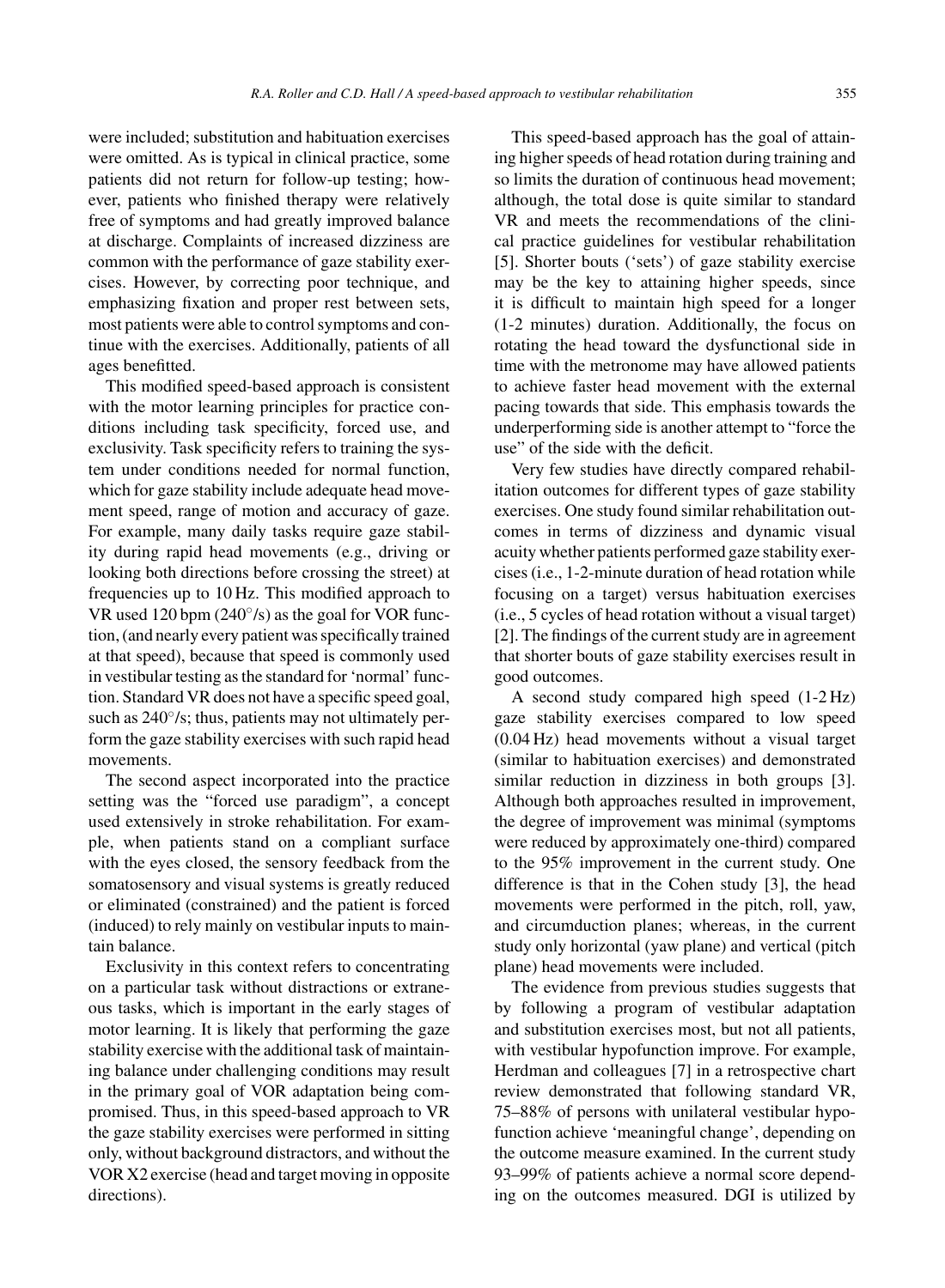both studies, thus a comparison can be made between the two approaches. Specifically, 88% of the patients from the Herdman study achieved meaningful change in DGI, defined as a 3 point or greater improvement from baseline or a return to low fall risk (DGI score > 19) [7]. Analyzing the current data in a similar fashion (i.e., by omitting patients who initially scored 20 or above at evaluation) 100% of patients who were initially at risk for falls improved by at least 8 points or returned to low fall risk. In fact, the mean (SD) improvement in DGI score in those initially at risk for falls was 9.6 (3.5) points (13.1 at initial assessment compared to 22.7 at discharge), compared to Herdman and colleagues [7] who reported improvement from 14.2 to 19.8, a 5.6 point improvement.

Consistent with previous research and clinical practice guidelines [5], individuals with peripheral vestibular hypofunction of all ages benefitted from this modified VR approach. The results from the current study suggest that a modified, speed-based approach to VR is effective and needs to be further researched given the potential for significant improvement in outcomes compared to standard VR.

#### **5. Limitations**

Inherent in a retrospective design is the issue of missing data. Patients may not attend their final visit due to financial issues (most patients had a copay) and/or they had achieved their goals of dizziness reduction and balance improvement before the scheduled final visit and so cancelled the final visit. A single trial of each condition of the mCTSIB was performed, instead of the standard three trials, due to the time constraints of a busy outpatient clinic, which may have reduced the reliability of the test results. However, given the magnitude of the change in score from initial evaluation to discharge the improvements would remain significant. The self-report measures of symptoms (dizziness) and balance function used in this study have not been validated. The measures have face validity, but the test-retest reliability is not known.

#### **6. Conclusion**

Current vestibular rehabilitation for gaze stabilization emphasizes duration of head movement first and speed second; thus, patients may not achieve high speeds in training. By modifying the current

VR approach to a speed-based approach for VOR gaze stability exercises and utilizing short exercise bouts, patients in the current study achieved high velocity of head movement during training, which improved outcomes to near-normal scores and may have increased exercise adherence compared to standard VR. Current VR includes multidimensional gait and balance training that is effective; however, this modified approach that emphasizes "forced use" for hip strategy recruitment and internal model realignment, produced outcomes that compare favorably to standard VR and, therefore, warrant further investigation. Further research is also needed to determine whether there is a significant difference in the actual head velocities practiced by the patient at home using this modified approach and to more directly compare outcomes with standard VR. In addition, using more equipment (e.g., caloric VNG testing, rotary chair, and computerized DVA) to measure physiologic gain would determine the extent of physiologic gain versus functional improvement.

#### **References**

- [1] S.L. Anacker and R.P. Di Fabio, Influence of sensory inputs on standing balance in community-dwelling elders with a recent history of falling, *Phys Ther* **72**(8) (1992), 575–581.
- [2] R.A. Clendaniel, The effects of habituation and gaze stability exercises in the treatment of unilateral vestibular hypofunction: A preliminary results, *J Neurol Phys Ther* **34**(2) (2010), 111–116.
- [3] H.S. Cohen and K.T. Kimball, Increased independence and decreased vertigo after vestibular rehabilitation, *Otolaryngol Head Neck Surg* **128**(1) (2003), 60–70.
- [4] J.C. Enticott, S.J. O'Leary and R.J. Briggs, Effects of vestibulo-ocular reflex exercises on vestibular compensation after vestibular schwannoma surgery, *Otol Neurotol* **26** (2005), 265–269.
- [5] C.D. Hall, S.J. Herdman, S.L. Whitney, S.P. Cass, R.A. Clendaniel, T.D. Fife, J.M. Furman, T.S. Getchius, J.A. Goebel, N.T. Shepard and S.N. Woodhouse, Vestibular rehabilitation for peripheral vestibular hypofunction: An evidence-based clinical practice guideline: From the American Physical Therapy Association neurology section, *J Neurol Phys Ther* **40**(2) (2016), 124–155.
- [6] C.D. Hall, M.C. Schubert and S.J. Herdman, Prediction of fall risk reduction in individuals with unilateral vestibular hypofunction, *Otol Neurotol* **25** (2004), 746–751.
- [7] S.J. Herdman, C.D Hall and W. Delaune, Variables associated with outcome in patients with unilateral vestibular hypofunction, *Neurorehabil Neural Repair* **26** (2012), 151–162.
- [8] S.J. Herdman, M.C. Schubert, V.E. Das and R.J. Tusa, Recovery of dynamic visual acuity in unilateral vestibular hypofunction, *Arch Otolaryngol Head Neck Surg* **129** (2003), 819–824.